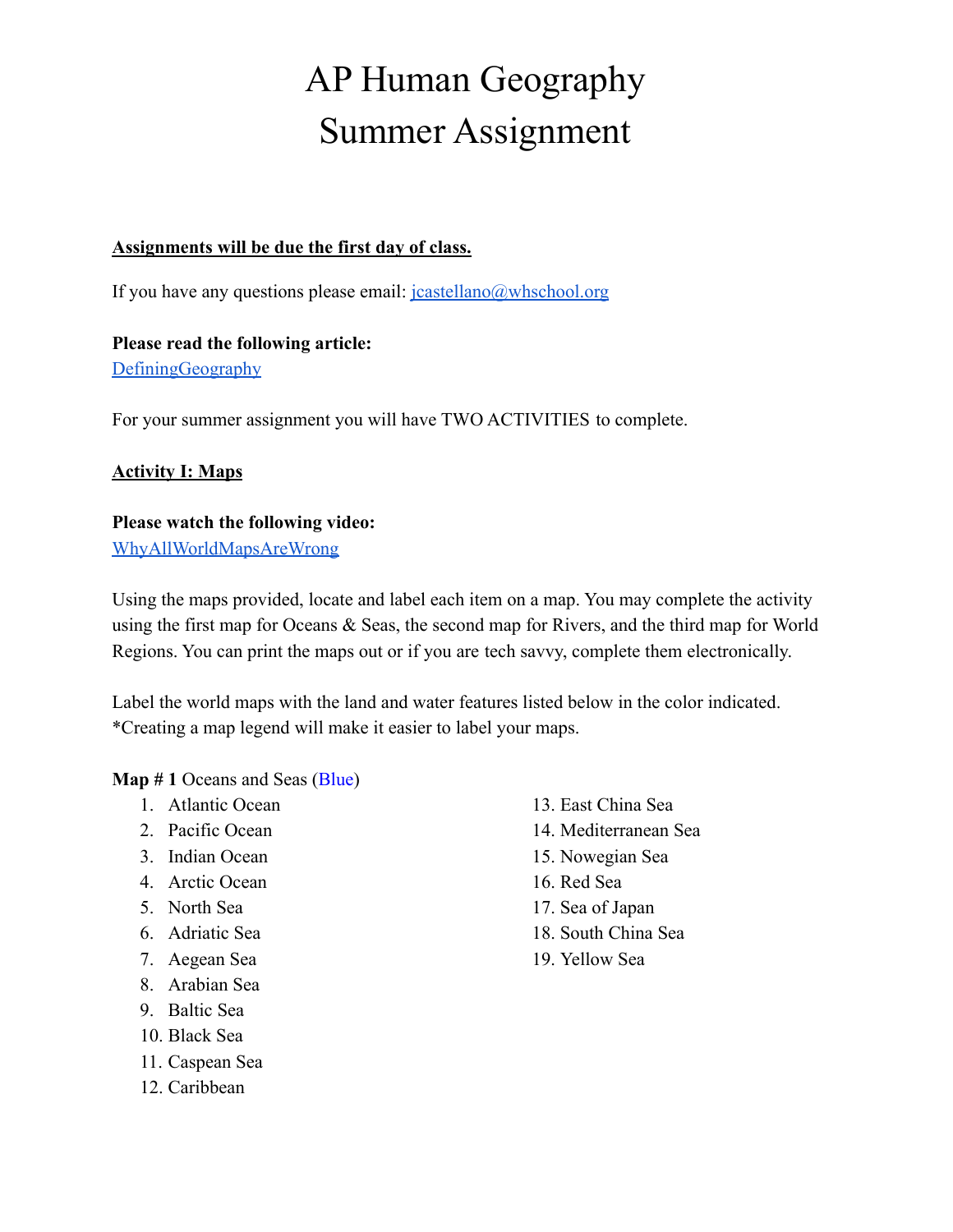#### **Map # 2:** Rivers (Green)

- 1. Amazon
- 2. Congo
- 3. Danube
- 4. Euphrates
- 5. Ganges
- 6. Huang He (Yellow)
- 7. Indus
- 8. Irrawaddy

#### **Map # 3:** World Regions

- 1. North America (Purple)
- 2. Latin America & Caribbean (Red)
- 3. Western Europe (Orange)
- 4. Eastern Europe (Pink)
- 5. North Africa (Purple)
- 6. West Africa (Red)
- 7. East Africa (Orange)
- 8. Central Africa (Pink)
- 9. Southern Africa (Yellow)
- 10. Central Asia (Purple)
- 11. East Asia (Red)
- 12. South East Asia (Orange)
- 13. South Asia (Pink)
- 14. Oceania (Yellow)
- 9. Mekong
- 10. Mississippi
- 11. Niger
- 12. Nile
- 13. Rhine
- 14. Rio Grande
- 15. Tigris
- 16. Yangtze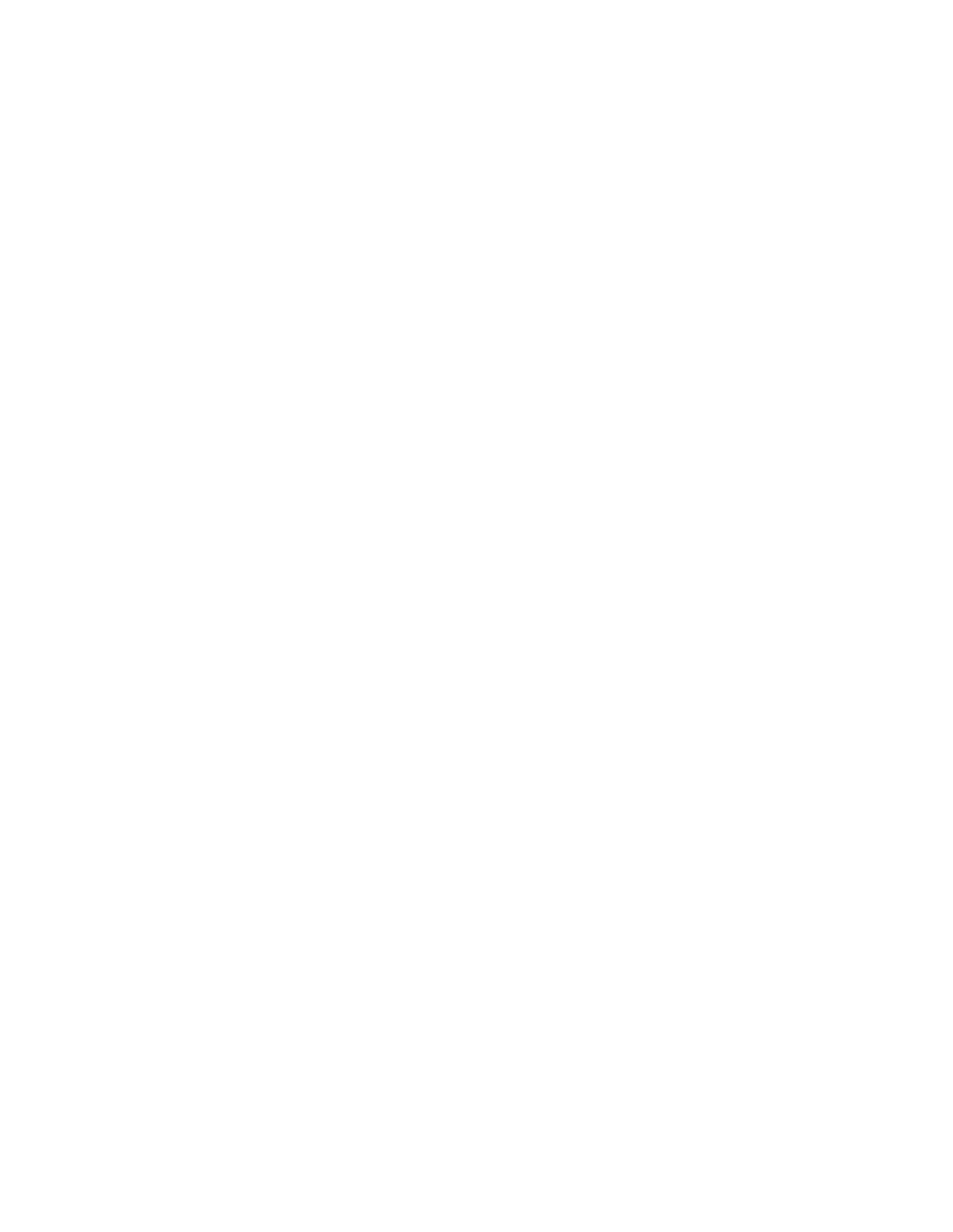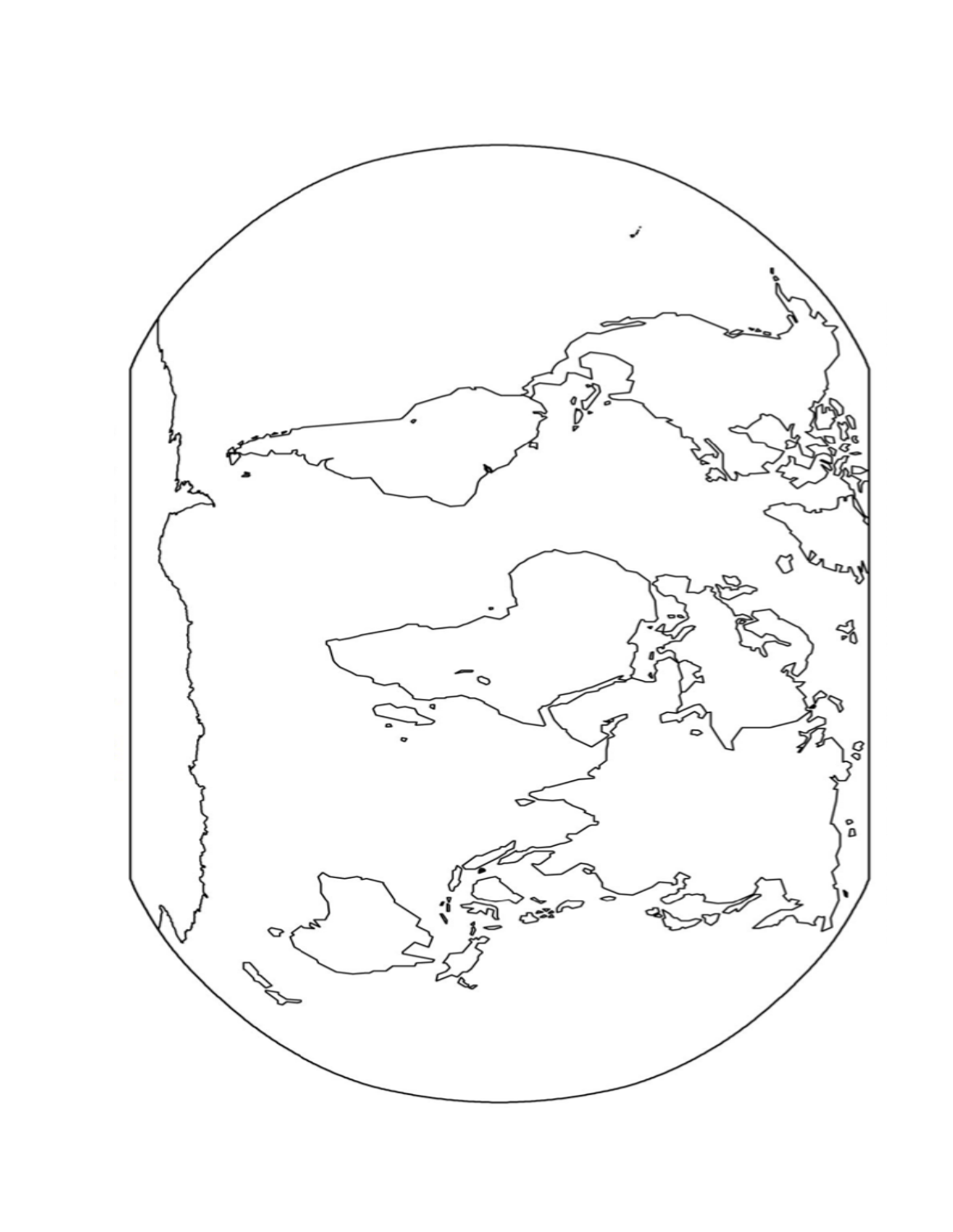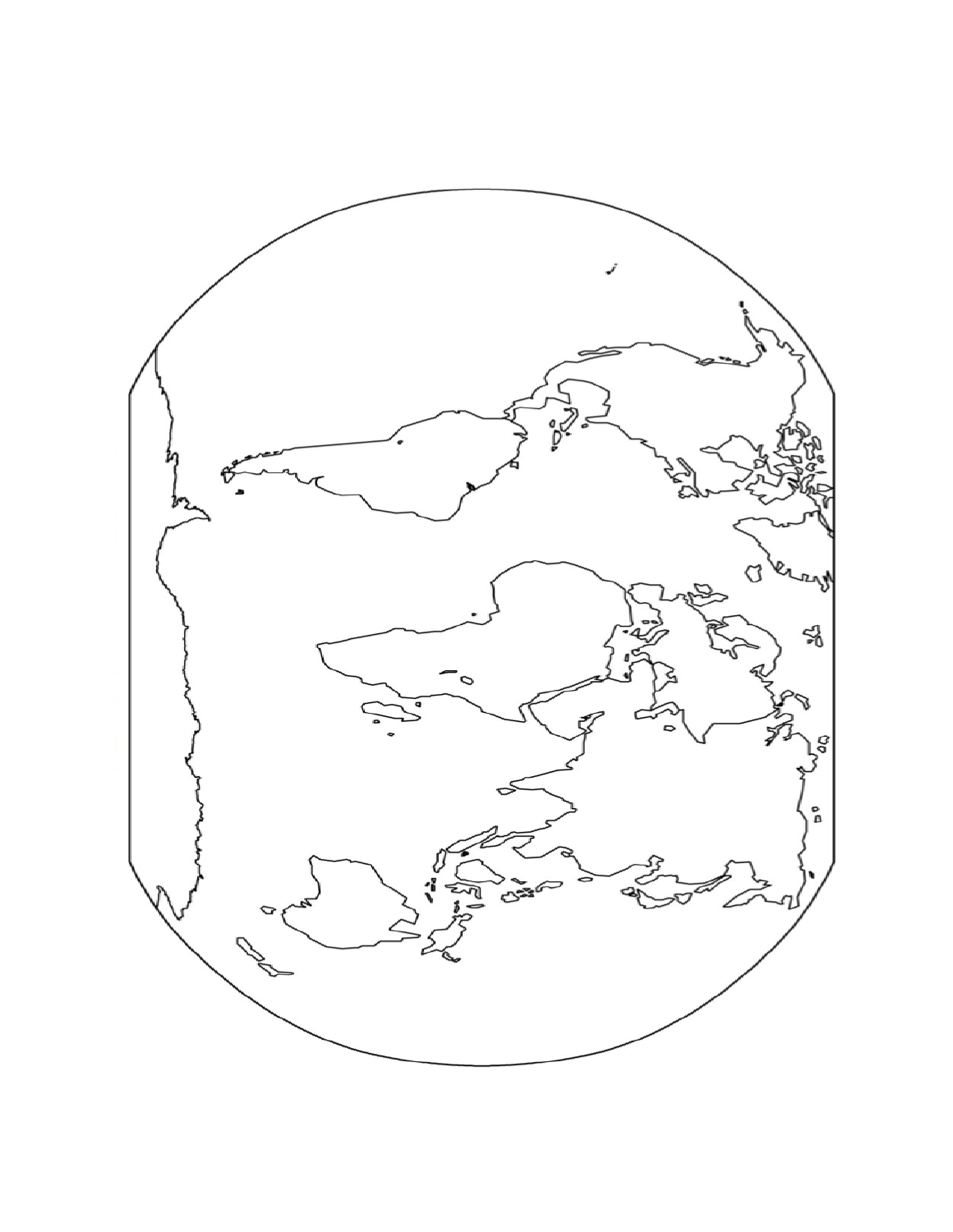